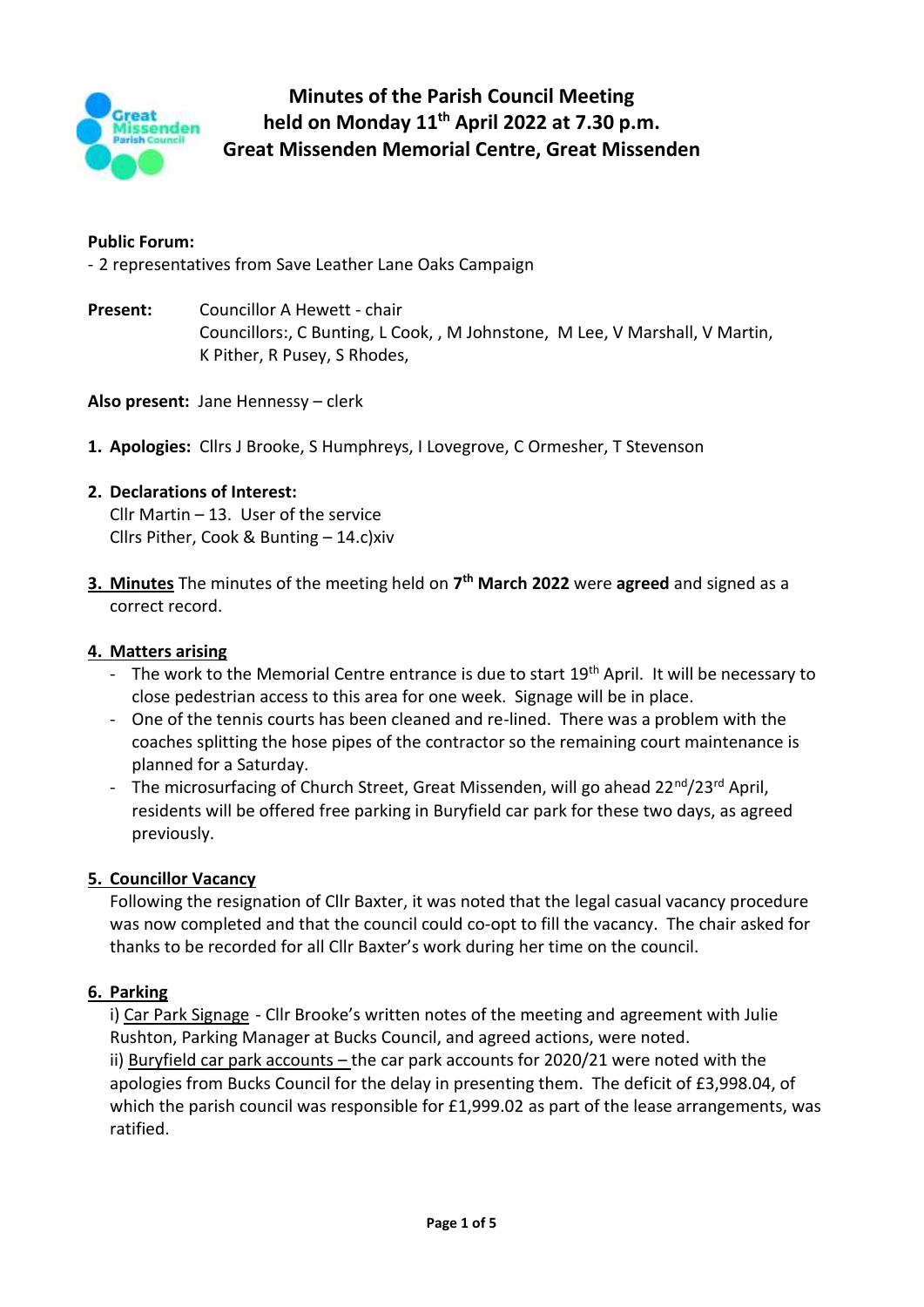#### **7. Public Liability Insurance for contractors**

The council resolved to suspend item 7a of the standing orders to allow the previous resolution to be discussed. Following further clarification from the insurers that there was no required minimum level of Public Liability Insurance, the council resolved to determine the required level of public liability insurance of the contractor for each job as it arises. The appropriate level would be decided by risk assessment, by two councillors and a clerk and the full council advised. There was to be no pre-agreed minimum level. This was agreed by resolution.

## **8. The Misbourne School – opportunity for a student rep to attend PC meetings**

The parish council discussed this opportunity and agreed to write to the school. It was agreed that perhaps smaller committee meetings may be more useful to attend in the first instance.

## **9.Councillor Surgeries**

Cllr Marshall updated the council on the recent councillor surgery held at Pantry @ 51 in Prestwood. Although not well attended by local residents, it was agreed to persevere with the option of using local businesses as locations. The May surgery is planned for Great Missenden Library and a location will be sought for the June surgery held in Prestwood by Cllrs Pither and Pusey.

## **10. Prestwood Community Centre**

i) The summary of the recent working party meeting was noted. Cllr Pither proposed an increase in the spending on the noticeboard for the Community Centre to £980 + VAT. This is a £480 increase on the value agreed by the council in May 2021 by the council. This additional sum was resolved by majority.

ii) Cllr Bunting proposed that the council instruct an environmental audit of all the council's assets at a cost of £3,100 + VAT + travelling costs, or a reduced alternative of an audit of the Community Centre building alone, at a cost of £900 + VAT. The council agreed to consider an environmental audit of all assets further, however requested that Cllr Bunting provide comparison quotes to inform this decision.

#### **11. MVAS – vandalism – repair costs for approval**

Following the vandalism and damage of the two 'your speed is' signs in Prestwood and Great Missenden, and theft of four batteries. The council resolved the cost of £1029.60 + VAT from the budget, for replacement MVAS equipment, for the replacement batteries, and also the £180 quoted by Swarco to inspect the damaged speed signs. Depending on the damage they may be able to repair the signs for this £180 + VAT, if not, they will provide a quote. If the damage is considerable then the council may then consider making a claim on the insurance.

## **12. Climate Change & Environment Working Party - update**

Cllr Bunting updated the council on the progress of the climate change information that is proposed for the website. The first page has been emailed to all councillors with no amendments requested. Cllr Bunting will continue to email around further content for the website and if no amendments requested the content will be posted. This was agreed by all.

## **13. Email from Dial-A-Ride**

The request from Dial-A-Ride for help in finding new premises/location for container cabin and storage was discussed. Unfortunately the parish council have no suitable locations available to offer to assist Dial-A-Ride. Cllr Hewett advised that she had put Dial-A-Ride in touch with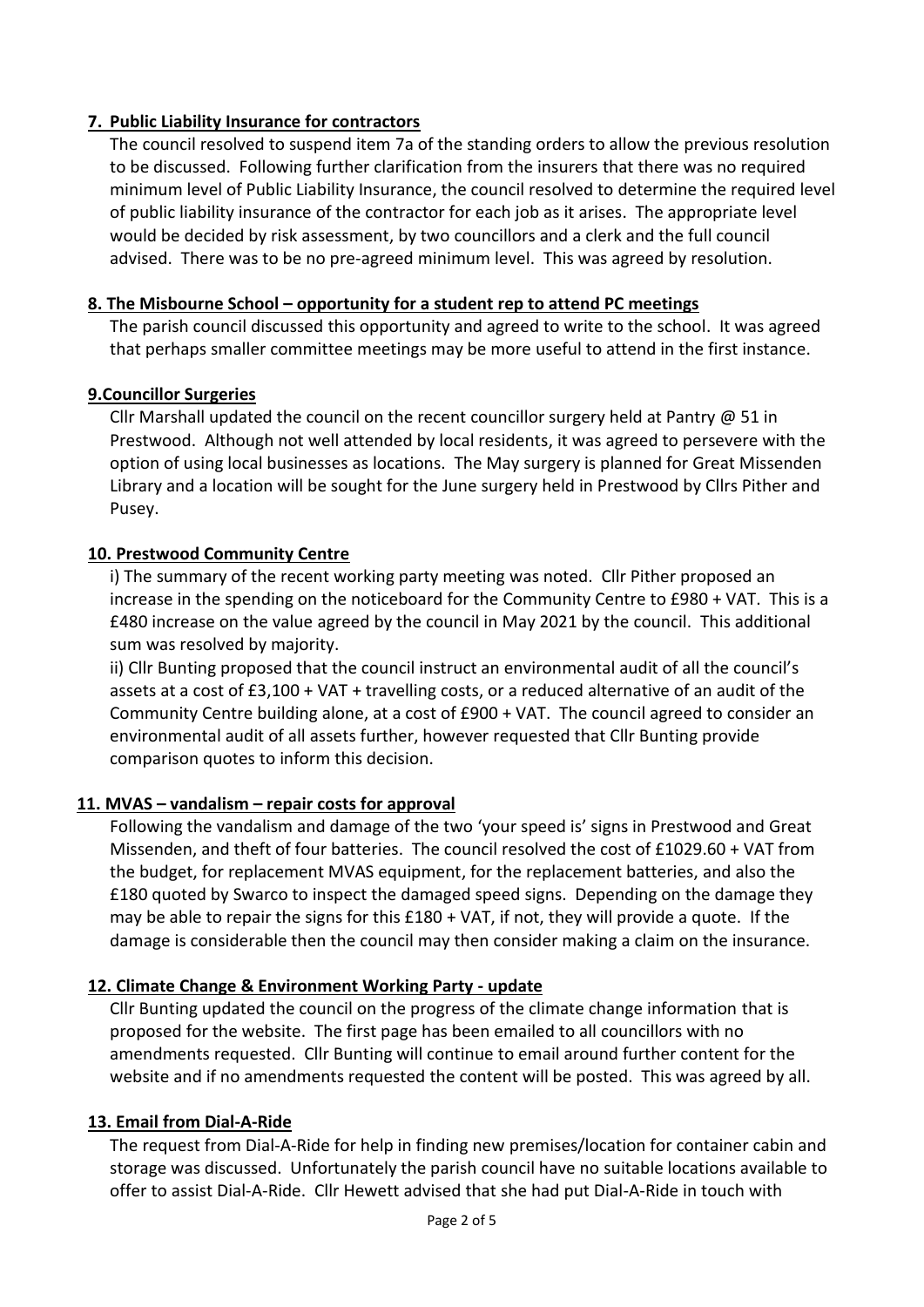county councillor Peter Martin and also Bucks Council Parking department to see if they can assist with storage of their 9 minibuses.

# **13. Reports from Committees**

# **a) Planning Committee**

**i)** The minutes of the meeting held on **4 th April 2022** were agreed and confirmed.

# **ii) Draft response to Bucks Council Enforcement Team**

Cllr Rhodes suggested draft, requesting a written response from Mr Thompson, Head of Enforcement, prior to any meeting was agreed by majority. It was also agreed that this meeting, when confirmed, should be attended by Cllrs Lovegrove, Rhodes & Hewett on behalf of the council.

## **iii) Draft letter to Planning Inspectorate for approval – Arki's Farm** This was resolved by majority.

**iv) Chiltern Railways – request for support to install a lift at Great Missenden station** The council noted the update that support to the initiative had been emailed to Chiltern Railways.

# **b) HS2**

A summary of the report presented by Cllr Johnstone is below.

# **i) Chesham Road Intervention Shaft (CRIS) – ALIGN**

- This project is running behind schedule and hours of work are being extended on Saturdays.

# **ii) Chiltern Tunnel**

- HS2 confirmed that the two tunnel boring machines have completed the first stage, up to the ventilation shaft at Chalfont St Peter.
- North Portal Align are building the north portal structures and EKFB will be undertaking the landscaping and construction of the South Heath Cutting.
- At an Align exhibition last week, four proposed designs for the north portal ancillary building were displayed.
- Barrettes and portal headwall due to the unstable clay on chalk ground further work is required which has pushed the schedule back by approx. 3 months.
- The hoarding is having to be repositioned by 2m along the edge of Frith Hill Lane and the hoarding cover design has been chosen.

## **iii) Earthworks – EKFB**

- The internal access road has now been completed as far as Bowood Lane.
- The piers for the conveyor system are being built now and the A413 will be closed overnight on 3-5<sup>th</sup> May for the conveyor to be put in place.

## **iv) Engagement**

**-** An HS2 mobile visitor centre visited Buryfield car park on Thursday 7th April 2022.

## **v) Misc**

- The judicial review for the Bucks Council appeal on the lorry route decisions is confirmed as 8-9<sup>th</sup> June.
- The Beaconsfield relief road is now open.
- The Wendover cycleway project continues. Bucks Council have further funding from HS2 for sustainable travel improvements.

# **vi) Save Leather Lane Oaks campaign**

The council discussed the presentation from the campaign in the public forum, including their updated design for Leather Lane and update on bat data. The council agreed to support the general approach of the campaign to minimise the ecological impact resulting from the re-alignment of Leather Lane, which is consistent with the council's view held during petitioning.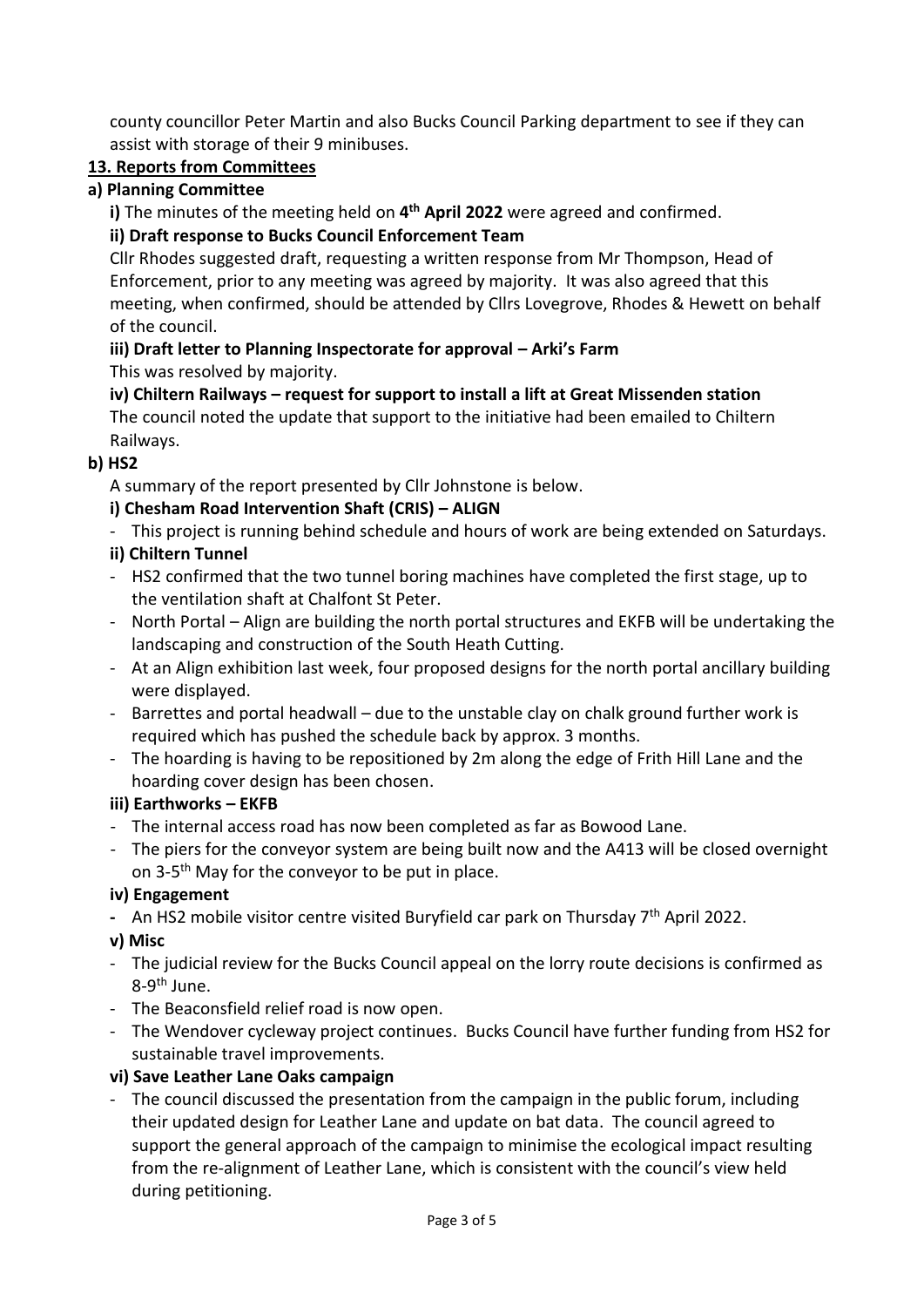## **c) Open Spaces and Lighting**

**i)** Minutes from Open Spaces Committee Meeting -17<sup>th</sup> March 2022 - were agreed and confirmed.

## **ii) Land at London Road – grass cutting invoice for consideration and approval**

The council approved the Open Spaces Committee recommendation by resolution. The clerk will notify the school that the parish council will now maintain the area outside the green fence, which includes the footpath and hedges. The Misbourne School will be asked to continue with the grass cutting of the parish council owned land inside the green fencing and to continue to invoice the council for this work.

## **iii) Land at London Road – wayleave for electrical work – for approval**

The council noted the request from UKPN for a wayleave for a new electricity connection to the existing cabling at this location. The parish council would like to seek legal assistance with this matter. The clerk confirmed that UKPN will pay the legal costs and that Wellers Hedley would be happy to act on behalf of the council in this matter. The approximate cost was quoted at £750 + VAT.

## **iv) Bucks Council – 5 free parking days**

The council resolved to request the following Saturdays are free to park in the Buryfield, Link Road and Prestwood High Street car park, 4<sup>th</sup> June, 26<sup>th</sup> November, 3<sup>rd</sup>, 10<sup>th</sup> & 17<sup>th</sup> December. Cllr Bunting requested if the alternative of free buses could be considered in the future and this will be passed on to Bucks Council.

#### **v) Ballinger Waggoners Cricket Club (BWCC) – response to draft licence**

The council discussed the response from BWCC and agreed to the request to consider extending the proposed licence period to 21 years. BWCC will be advised of this and the council will await a detailed proposal from BWCC making this request and their comments on the amended terms of the licence.

#### **vi) BWCC – request for Gateway to use the Common for cricket – for approval**

The council considered the request from BWCC for Gateway to use the cricket ground on Ballinger Common from Tuesday 26<sup>th</sup> April – Wednesday 13<sup>th</sup> July, on Tuesdays, Wednesdays and Fridays between 2.30-3.30pm. Whilst the parish council have no objection to this request and are happy to approve it, with no charge on this occasion, the clerk was asked to contact Gateway School, an advise that the correct process would be for the school to contact the parish council directly, as the land owners.

#### **vii) Ballinger Common – Ballinger substation agreement – for approval**

The council approved by resolution the legal paperwork for the agreement with UKPN for their substation on parish owned land at Ballinger Common. This paperwork has been approved by the parish council's instructed solicitors.

## **viii) Sibleys Rise – wet pour surface replacement – quote for approval**

The council resolved to accept the quote for £4,584.06 + VAT from Abacus Playgrounds to replace the wet pour surface at Sibleys Rise.

## **ix) Quotes for annual tree work – for approval**

The council resolved to accept the quote from 4 Seasons Tree Care for work to all high and moderate priority work at a price of £2,790 + VAT. The low priority work will be considered by the council at a later date as the timeframe for this work is within 24 months.

#### **x) Allotments – request for sheds/notice to quit**

The request for a shed at Chequers Lane plot  $17a - 6'x4'$  was approved.

The notice to quit issued to plot 10b Nairdwood Lane, for lack of cultivation – was noted.